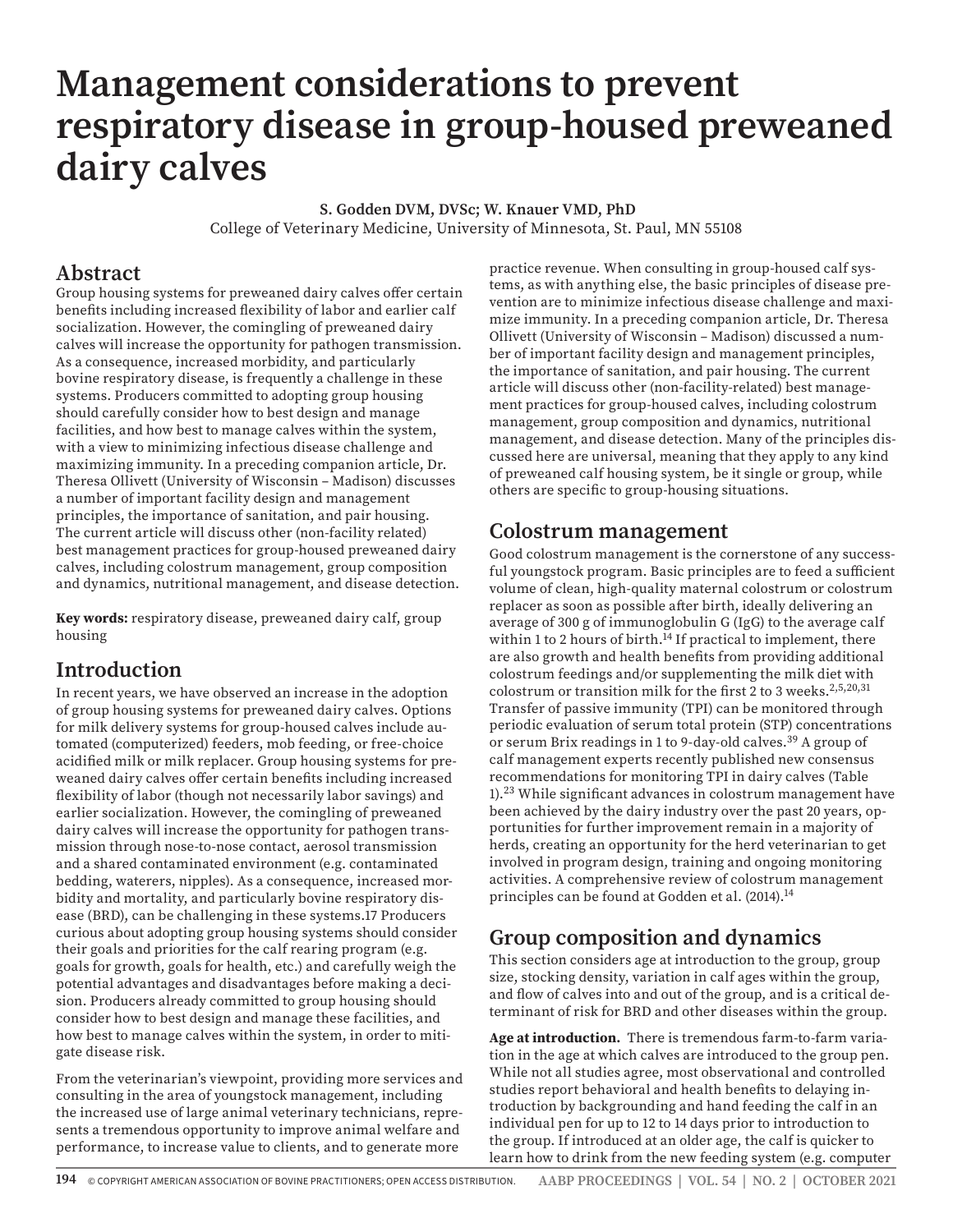feeder).12,26,32 In a randomized trial of 892 calves in 9 Swedish herds, designed to evaluate the impact of group size on health, Svensson et al. (2006) reported a 50% increase in risk for BRD if calves were moved into the group at 12 or fewer days of age.<sup>38</sup> In a more recent randomized trial that assembled calves into groups of six, the authors reported a significantly lower preweaning disease incidence if calves were grouped at 21 days of age (scours=40%; BRD=18%) versus grouping at one day of age (scours=72%; BRD=56%).8

**Group size.** Manufacturers and distributors of automated calf feeding systems will frequently communicate that calves may be assembled into groups as large as 25-30 calves per group (or per nipple). However, multiple studies have reported increased disease incidence when calves are housed in larger groups (greater than 7 to 8 calves per group) as compared to calves housed in smaller groups or housed individually. In a controlled trial of 892 calves in 9 Swedish herds that randomized calves to small groups (6-9 calves) or large groups (12-18 calves), Svensson et al. (2006) reported a 40% increase in risk for BRD and reduced rate of gain for calves in large groups.38 In a different observational study of 3,081 calves in 122 Swedish herds, Svensson et al., (2003) reported the odds of BRD were more than double for calves in large groups of 8 or more calves  $(7.4\%$  of calves with BRD; OR = 2.2  $(1.2-$ 3.8)), as compared to individually housed calves (3.5%) or calves housed in smaller groups (3.3%).<sup>37</sup> An observational study of 47,057 calves in 1,685 U.S. herds reported that preweaning mortality risk was 40-52% higher in herds that housed calves in large groups (≥ 7/group) as compared to herds housing preweaned calves individually or in small groups.24 Finally, in an 18-month study of 10,179 calves on 38 Midwest farms using computer feeder systems, larger group sizes were associated with increased odds of higher nasal scores.18

Another potential drawback is that larger group sizes may negatively impact calves' ability to access the computer feeder, resulting from competition and disturbances from other calves while in the feeder.<sup>16</sup> At the very least, this social constraint may negatively impact animal wellbeing, though in more extreme cases it could also negatively impact milk intake, thereby resulting in reduced health and performance of individual calves. If producers want to capture the benefits of socialization while minimizing disease risk, pair housing (2 calves per pen), or at least keeping groups small as possible, is strongly recommended.

**Stocking density.** Stocking density refers to the area of bedded resting space ( $\text{ft}^2$  or m<sup>2</sup>) afforded to each calf, and should be considered independent of group size. In an 18-month study of 10,179 calves on 38 Midwest farms using computer feeder systems, Jorgensen et al., (2017b) reported that for every additional square meter of space allowed per calf there was a 10.4% decrease in the odds of receiving a higher ear score  $(P = 0.006)$ and a 7.7% decrease in the odds of a higher eye score ( $P = 0.008$ ) when using a standardized health scoring system to score all calves on bimonthly visits.18 These results are consistent with previous work demonstrating that increased space per calf was associated with fewer adverse health events in calves.<sup>1</sup> Experts recommend a minimum of  $45-50$  ft<sup>2</sup> of bedded resting space per calf when calves are housed in large groups.15

**Group dynamics.** Group dynamics considers the flow of animals into and out of the pen as well as the range of calf ages within a single group. Producers should strive for an allin-all-out approach to managing pens, and to keep the age

distribution as narrow as possible within any one pen. Some of the biggest health catastrophes we have personally observed have been in continuous flow systems where, after introducing a particular infectious agent into the pen (e.g. *Salmonella*  spp. or *Mycoplasma* spp.), that pathogen now becomes endemic within the pen, transmitted from older animals to all new arrivals thereafter. Even if it takes a producer one or two weeks to fill a pen, they should still manage it as an all-out program by weaning all calves, followed by completely emptying and then sanitizing the pen before refilling.

Keeping the age range as narrow as possible within a pen makes sense from the point of view of preventing older/larger calves from outcompeting younger/smaller calves at the feeder, as well as to prevent older calves from exposing the younger and more susceptible calves to pathogens. While published studies are limited, Jorgensen et al. (2017b) reported that increased age range in calf groups was positively associated with mortality rate.18 Medrano-Galzara et al. (2018b) also reported increased within-pen prevalence of BRD was associated with sharing air with weaned cattle up to 8 months of age.<sup>27</sup> While evidence-based guidelines are lacking, a practical and achievable goal would be to limit the range in ages within a pen to a maximum of 1 week (preferred) or 2 weeks (the absolute limit).

## **Nutritional management**

This section considers the daily milk allowance and meal allowance program from birth to weaning, grain and water management to promote rumen development, weaning strategies, and the importance of providing a clean and consistent high quality milk or milk replacer diet to calves.

**Feed a full potential milk feeding program.** It is critical that the pre-ruminant calf receive a high plane of nutrition from the milk diet in order to support an adequate rate of gain (goal of 1.6- 1.8 lbs/day (0.73-0.82 kg/day) for Holsteins), as well as a stronger and more resilient immune system and improved health (Godden et al., 2005; Ollivett et al., 2012). Producers are strongly encouraged to adopt a full potential milk feeding program – providing a daily milk allowance of at least 20% of the birth weight of the calf (e.g.  $\geq$  8.5 qts or  $\geq$ 8 L per day;  $\geq$  2.2 lbs or  $\geq$ 1kg DM per day for a Holstein calf) of clean, high quality milk replacer or whole milk. Adjustments to nutrient intake from milk (total DM consumed) should also be made, as necessary, to support continued weight gain and immune competency in the face of periods of cold stress. Feeding pasteurized whole milk (instead of milk replacer) was associated with reduced scours and BRD incidence (Godden et al., 2005; clinical trial in individually housed calves) or reduced BRD prevalence (Medrano-Galarza et. al. 2018b; observational study of group-housed calves).13,27 This may be attributed to higher levels of nutrients or immune factors in whole milk compared with milk replacer in these two studies. Beyond the short-term growth and health benefits, a meta-analysis of 12 controlled studies showed a significant improvement in first lactation milk production in the adult when feeding a full potential (vs conventional) milk feeding program in the preweaning period.35 In one commercial New York herd, Soberon et al., (2012) estimated that every 2.2 lb (1 kg) per day increase in average daily gain was associated with an estimated 2,449 lb (1,113 kg) increase in milk yield in first lactation.34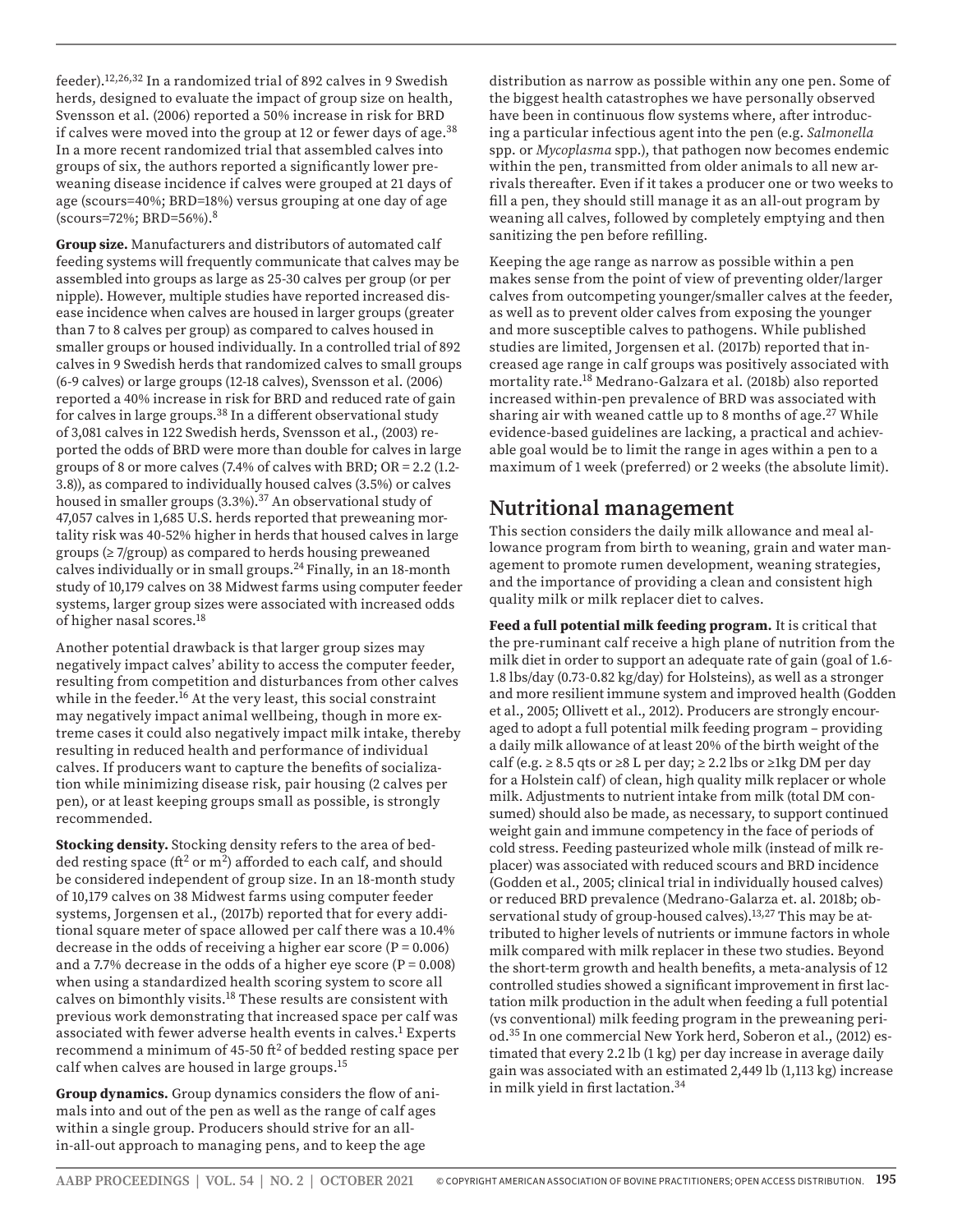**Offer a sufficiently large meal allowance.** In addition to ensuring a high daily milk allowance, it is important to ensure that the autofeeder program (or other milk delivery system) provides a sufficiently large meal allowance ( $\geq 2.1$  qt or  $\geq 2$  L per meal). Larger meal allowances ensure that calves leave the feeding station feeling satiated, and so should lay down and sleep, rather than hang around the feeder competing for their next meal. One randomized trial demonstrated that if calves were only allowed small but frequent meal allowances (6.4 L/ day offered as 8 meals of 0.8 L/meal) they spent significantly more time standing in the feeding station each day, and a significantly greater proportion of that time was 'unrewarded', as compared to calves that were offered fewer but larger meals  $(6.4$  L/day offered as 4 meals of 1.6 L/meal).<sup>16</sup> On commercial farms, restricting the daily milk allowance or forcing small meal allowances presents as increased aggression and displacements at the feeder. Cross-sucking behavior, which can be a concern in group-housed calves, may also be motivated by hunger and influenced by limiting milk allowance.16

**Ensure the consistency and cleanliness of the whole milk or milk replacer diet.** The level and consistency of total solids (TS) of the milk or milk replacer fed is important to gut health, with a reasonable goal for milk TS between 12.5 and 13.5% (not exceeding 15%), and with no more than a 1% fluctuation in TS occurring from meal to meal (S. McGuirk. University of Wisconsin-Madison. Personnel communication). Excessively high (> 15%) and/or excessively variable TS, which can contribute to hyperosmolality, risks creating osmotic diarrhea and abomasal emptying disturbances.4 Conversely, if TS are too low, then calf performance will suffer due to restricted nutrient intake. In a cross-sectional study of 17 autofeeder herds in Ontario, Canada, milk TS < 10% was associated with increased within-pen prevalence of BRD.27 Just as for hand-mixing milk replacer, autofeeder systems must be monitored regularly to verify that the equipment is accurately mixing and delivering a consistent milk diet to the calves. The TS in whole milk can be estimated by taking the milk Brix % reading then adding 2%.28 However, for milk replacers, the correction factor to estimate TS from Brix refractometer readings is unique to each commercial product, necessitating the creation of a standard curve for each product in order to estimate TS from Brix readings.<sup>11</sup>

The cleanliness of milk or milk replacer, whether delivered via mob feeders, ad libitum feeding systems, or autofeeders, is also critical to calf health. This can be monitored by doing periodic milk cultures (goal: total bacteria count < 20,000 cfu/mL; total coliform count < 10 cfu/mL). In an 18-month study of 10,179 calves on 38 Midwest farms using computer feeder systems, Jorgensen et al., (2017b,c) reported that bacterial contamination of milk was common, and that high bacterial counts measured in

the milk or milk replacer were associated with increased odds for higher attitude and ear scores, and higher odds for calves having a detected fever.<sup>18,19</sup> Similarly, Medrano-Galarza et al. (2018b) reported that increased within-pen prevalence of diarrhea was observed when total bacteria counts in milk taken from the autofeeder mixing jar exceeded 100,000 cfu/mL.<sup>27</sup> James et al., (2017) recommended automatic cleaning of autofeeders four times per day, once daily circuit cleaning, once daily cleaning of nipples, and frequent (e.g. weekly) replacement of the feeding hoses. 15

**Do not delay allowing calves access to the full daily milk** 

**allowance.** Another important nutritional consideration that may play into calf growth and health is the long-held practice of slowly increasing the daily milk allowance over a period of a couple weeks or longer, before finally reaching the target peak daily milk allowance (L/day). In a recent survey of 38 upper Midwest dairies using automatic feeding systems, Jorgensen et al. (2017c) reported that the average calf started at an average allowance of 5.4 L/d and increased to a peak feeding level of approximately 8 L/d over a period of 3 weeks.<sup>19</sup> The explanation offered by producers for this "slow ramp-up" practice is to avoid what is perceived to be "milk scours". However, and while feeding higher volumes of milk will result in softer, pastier formed stools, it will not cause scours or sick calves. We firmly believe that this practice of intentionally restricting nutrient intake, by slowly ramping up the daily milk allowance, will impair growth as well as potentially impair the calf's ability to successfully respond to infectious disease challenge.

There is great variation between calves in their ability to consume milk, and while not all calves will drink the full peak allowance in the days after birth, we don't want to limit higher intakes for those calves that want it. When offered ad libitum access to milk in the first days of life, dairy calves will drink an average of 8 L/day by 4 days of age, and individual calves will drink up to 12 L/d, without causing scours.<sup>9</sup> Recent studies have reported a positive association between milk consumption very early in life and both health and growth.<sup>9,18,21,30</sup> de Passillé et al. (2014) reported that when calves were offered ad libitum milk during the first 5 days of life, those calves that remained healthy up to 28 days of age were more likely to have consumed more milk during the first 5 days as compared with calves that experienced a morbidity event.<sup>9</sup> In a recent randomized controlled trial of 1,264 calves on five Midwest dairy farms, Knauer et al., (2018) reported that offering the full (peak) milk allowance from day one of life improved calf growth during the first 3 weeks as compared with a program that gradually increased the milk allowance, with no detrimental effect on calf health, including scours.<sup>21</sup> In summary, producers should be encouraged not to use an excessively long delay in the ramp-up

**Table 1:** Consensus recommendations for monitoring transfer of passive immunity in dairy calves in the United States (With permission, modified from Lombard et al., 2020)<sup>22</sup>

| <b>Transfer of passive</b><br>immunity category | Serum IgG<br>category $(g/L)$ | % of calves in herd<br>in each category | <b>Equivalent serum</b><br>total protein (g/dL) | <b>Equivalent</b><br>serum Brix (%) |
|-------------------------------------------------|-------------------------------|-----------------------------------------|-------------------------------------------------|-------------------------------------|
| Excellent                                       | $\geq$ 25.0 g/L               | >40%                                    | $\geq 6.2$ g/dL                                 | $\geq 9.4\%$                        |
| Good                                            | $18.0 - 24.9$ g/L             | $~10\%$                                 | $5.8 - 6.1$ g/dL                                | $8.9 - 9.3%$                        |
| Fair                                            | $10.0 - 17.9$ g/L             | $~20\%$                                 | $5.1 - 5.7$ g/dL                                | $8.1 - 8.8\%$                       |
| Poor                                            | $< 10.0$ g/L                  | $< 10\%$                                | $< 5.1$ g/dL                                    | $< 8.1\%$                           |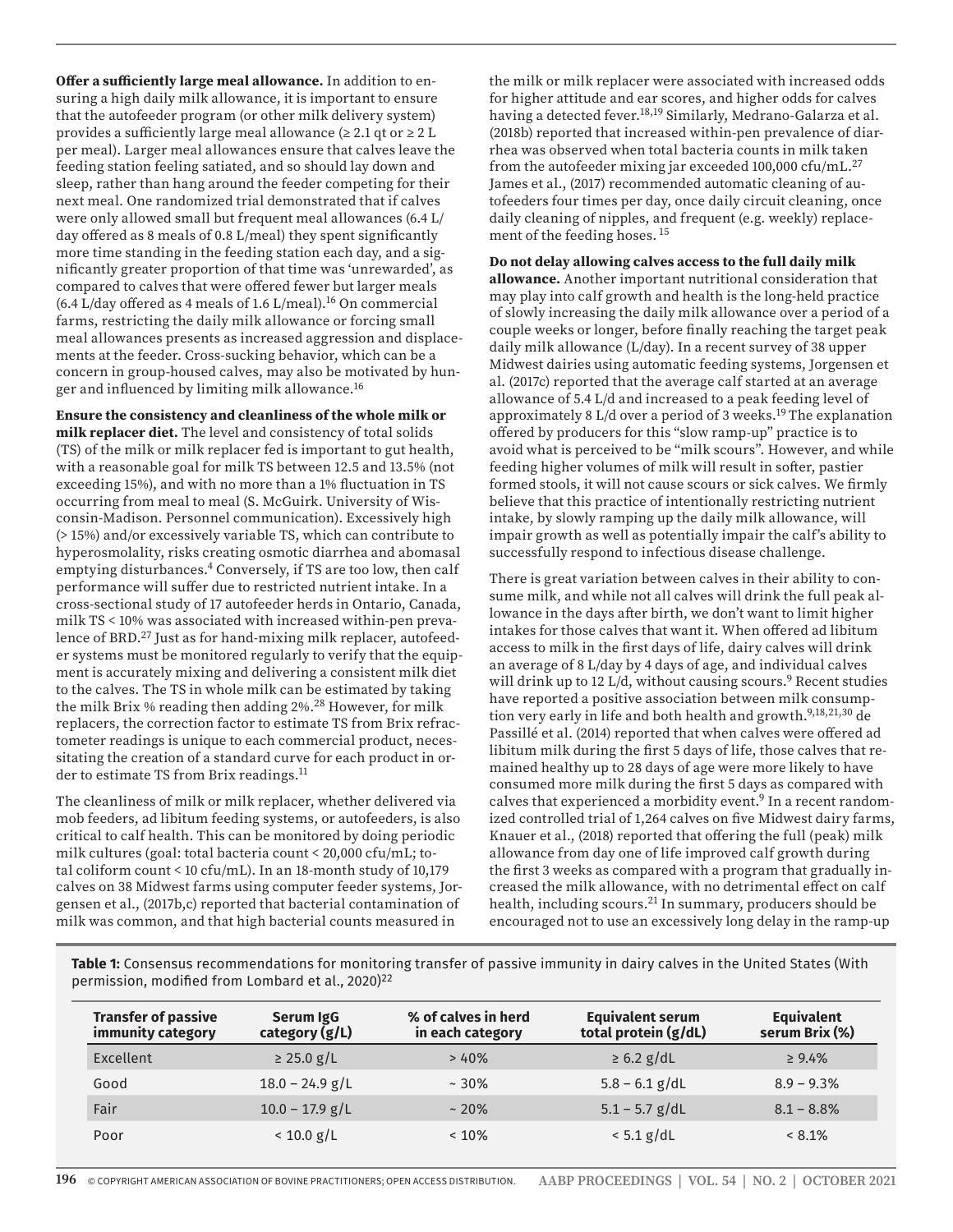period to reach the peak daily milk allowance. If producers are nervous about offering the full allowance in the first day or two, then a reasonable goal is to aim to reach the full/peak daily allowance by 5 to 7 days of age. If very young calves are truly scouring and sick, then differentials to investigate include infectious agents, osmotic diarrhea (e.g. due to excessive osmolality or excessive variation in osmolality of milk diet), high bacteria counts in milk or milk replacer, or poor quality (indigestible) milk replacer ingredients.

**Rumen Development and Weaning.** It is critical to promote rumen development by ensuring that calves have easy access to palatable, high-quality, free-choice water and starter pellet by 3 days of age. In large group pens, it is recommended that starter pellet be placed in low, easy to access troughs within the pen so that calves can more quickly discover it (vs access outside a fence line feeding system). Some producers are reluctant to offer a full potential milk feeding program because increased access to milk can slow how quickly calves come onto dry feed. It is certainly true that if starter intake and associated rumen development is insufficient by the time of weaning, this can result in post weaning "slumps" including a negative energy balance, weight loss, and associated increased susceptibility to infectious disease. However, multiple studies have demonstrated that calves can be successfully weaned off of full potential milk feeding programs through the adoption of two simple strategies:

- **Delay weaning to 8 or 9 weeks** or later to allow the calf more time to increase dry feed intake and adequately develop the rumen.10
- **Use a step-down (not abrupt) approach to wean the calf over a 14-day period**, allowing the calf more time to increase grain consumption and further rumen development. 33,36 Gradual weaning of calves can also help to reduce cross-sucking.29

## **Disease detection**

One of the purported benefits of automated feeding systems is that they may assist producers in identifying suspected sick calves by using software algorithms that detect changes in feeding behaviors which are associated with disease, such as reduced daily milk intake (L/day) or drinking speed (mL/min). However, research has demonstrated that there is tremendous calf-to-calf variation in feeding behaviors, and to what degree, if at all, sick calves may alter their feeding behaviors. Furthermore, factors such as calf age and milk allowance can greatly impact the suitability of using automated feeding behaviors as early disease indicators.3,22,25 As one example, Borderas et al. (2009) reported that calves on a high milk allowance that became ill were inclined to modify feeding behaviors such as reduced milk intake (L/day), reduced frequency of visits to the feeder, and reduced duration of visits, while calves on a low milk allowance that became ill only reduced the visit duration to feeders, as compared to healthy calves on a similar milk allowance.3 As such, the computer missed identifying many sick calves and, of those calves that were detected, the change in feeding behavior was not flagged by the computer any sooner than an experienced human observer. Theorizing that the tremendous variation in feeding behaviors between different calves was part of the explanation for why fixed algorithms had poor disease detection ability, Knauer et al. (2018) applied statistical process control techniques to individual calf feeding behaviors in an attempt to improve disease detection in

computer-fed group-housed calves.22 Unfortunately, the results of this study showed that, for the feeding behaviors monitored, the use of CUSUM control charts did not provide sufficient sensitivity or predictive values to detect a sick calf in a timely manner as compared with trained, experienced personnel. Finally, in a recent study of BRD in computer-fed group-housed dairy calves, Cramer et al., (2020) reported that calves with subclinical BRD did not alter their feeding behavior.7 Furthermore, for calves with clinical BRD, the changes in feeding behavior that were noted by the computer (reduced drinking speed) still was not useful to detect sick calves before clinical signs were apparent to a trained observer. The take home message from these and other studies is that, while feeding behaviors collected by autofeeder systems may serve as an aid in the detection of calfhood disease, this approach will not be a reliable nor timely strategy, nor should it be used as the sole strategy, for the detection of calves with clinical BRD or other diseases.3,6,7,21 Therefore, it is important that trained personnel continue to visually observe calves on a daily basis for signs of illness.

## **Summary**

While group housing systems for preweaned dairy calves offer certain benefits such as flexibility of labor and early socialization, increased morbidity, and particularly an increased incidence of BRD, is frequently a challenge in these systems. A summary of recommended management practices to mitigate BRD risk in group-housed preweaned calves is as follows:

- 1. Have an excellent colostrum management program in place
- 2. Provide extended feedings of colostrum or transition milk for the first 2 to 3 weeks if it can be practically implemented on the farm
- 3. Delay introduction to the group (ideally > 12-14 days of age)
- 4. Keep group sizes as small as possible (ideally < 7 calves)
- 5. Provide a minimum of 45-50  $ft^2$  of bedded resting space per calf
- 6. Manage groups as all-in-all-out systems
- 7. Keep a narrow age range within each group (ideally < 1 week; 2 weeks maximum)
- 8. Offer a full potential milk feeding program, ensuring a high daily milk allowance ( $\geq 8.5$  qts or 8 L/day; or  $\geq 2.2$  lbs or 1 kg DM/day), and offer a sufficiently large meal allowance  $(≥ 2.1$  qt or 2 L/meal)
- 9. Monitor to ensure the consistency and cleanliness of milk or milk replacer
- 10.Do not delay allowing calves access to the peak daily milk allowance
- 11. Delay weaning until 8 or 9 weeks or later, and use a 14-day step-down weaning strategy
- 12.Do not rely on a computer algorithm to detect sick calves based on changes in feeding behaviors. Daily observation of calves by trained personnel is a must to detect sick calves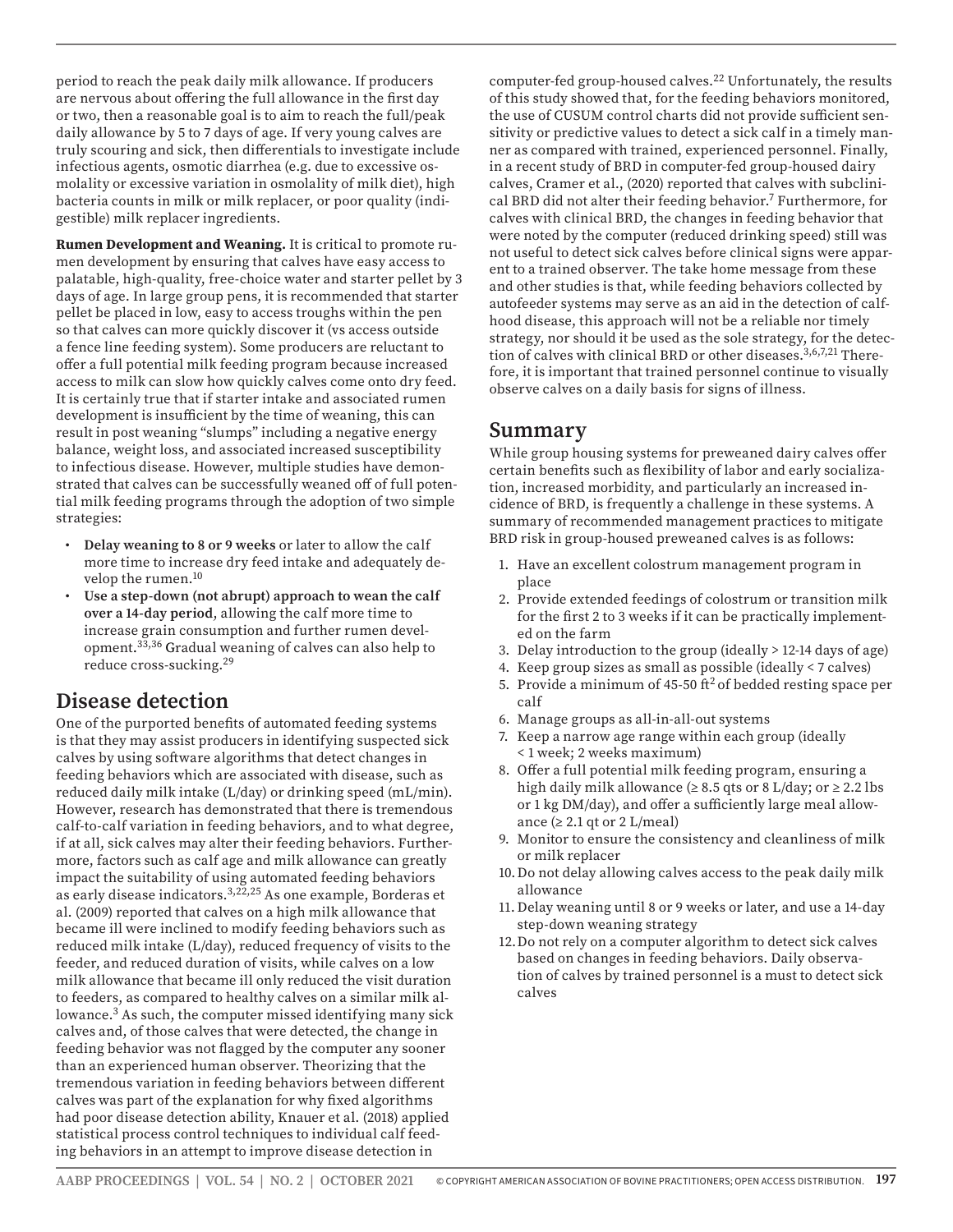#### **References**

1. Bendali, F., M. Sanaa, H. Bichet, and F. Schelcher. 1999. Risk factors associated with diarrhoea in newborn calves. *Vet Re*s. 30:509–522

2. Berge, A.C.B., T.E. Besser, D.A. Moore, and W.M. Sischo. 2009. Evaluation of the effects of oral colostrum supplementation during the first fourteen days on the health and performance of preweaned calves. *J Dairy Sci*. 92:286–295

3. Borderas, T.F., J. Rushen, M.A.G. von Keyserlingk, and A.M.B. de Passillé. 2009. Automated measurement of changes in feeding behavior of milk-fed calves associated with illness. *J Dairy Sci*. 92:4549–4554

4. Burgstaller, J., T. Wittek, and G.W. Smith. 2017.Invited review: Abomasal emptying in calves and its potential influence on gastrointestinal disease. *J Dairy Sci*. 100:17–35

5. Chamorro, M.F., N. Cernicchiaro, and D.M. Haines. 2017. Evaluation of the effects of colostrum replacer supplementation of the milk replacer ration on the occurrence of disease, antibiotic therapy, and performance of preweaned dairy calves. *J Dairy Sci*. 100:1378–1387

6. Conboy, M.H., C.B. Winder, C. Medrano-Galarza, S.J. LeBlanc, D.B. Haley, J.H.C. Costa, M.A. Steele, and D.L. Renaud. 2021. Associations between feeding behaviors collected from an automated milk feeder and disease in group-housed dairy calves in Ontario: A cross-sectional study. *J Dairy Sci*. 104:10183–10193

7. Cramer, C., K. Proudfoot and T. Ollivett. 2020. Automated Feeding Behaviors Associated with Subclinical Respiratory Disease in Preweaned Dairy Calves. *Animals*, 10, 988:1-9

8. Curtis, G.C., C. McG. Argo, D. Jones, and D.H. Grove-White. 2016. Impact of feeding and housing systems on disease incidence in dairy calves. *Vet Record* 2016 1-5

9. de Passillé, A. M., M. Rabeyrin, and J. Rushen. 2014. Associations between milk intake and activity in the first days of a calf's life and later growth and health. *Appl Anim Behav. Sci*. 175:2–7

10. Eckert, E., H.E. Brown, K.E. Leslie, T.J. DeVries, and M.A. Steele. 2015. Weaning age affects growth, feed intake, gastrointestinal development, and behavior in Holstein calves fed an elevated plane of nutrition during the preweaning stage. *J Dairy Sci*. 98:6315–6326

11. Floren, H.K., W.M. Sischo, C. Crudo, and D.A. Moore. 2016. Technical note: Use of a digital and an optical Brix refractometer to estimate total solids in milk replacer solutions for calves. *J Dairy Sci*. 99:7517–7522

12. Fujiwara, M., J. Rushen, A.M. de Passillé. 2014. Dairy calves' adaptation to group housing with automated feeders. *Appl Anim Behav. Sci* 158: 1–7

13. Godden, S.M., J.P. Fetrow, J.M. Feirtag, L.R. Green, and S.J. Wells. 2005. Economic analysis of feeding pasteurized nonsaleable milk versus conventional milk replacer to dairy calves. *JA-VMA* 226:1547-1554

14. Godden, S.M., J.E. Lombard, A.R. Woolums. 2019. Colostrum Management for Dairy Calves. Chapter Ruminant Immunology. Ed: C. Chase. © 2019 Elsevier Inc. *Vet Clin N Am Food Anim Pract*. 35(3): 535-556

15. James, B., K. Machado, and A. Dietrich. 2017. Group Housing Systems for Calves, Facilities, Equipment, Protocols and Personnel. Western Dairy Management Conference. February 28- March 2, 2017 Reno, NV. Pg. 1-10.

16. Jensen, M.B. 2004. Computer-Controlled Milk Feeding of Dairy Calves: The Effects of Number of Calves per Feeder and Number of Milk Portions on Use of Feeder and Social Behavior. *J Dairy Sci*. 87:3428–3438

17. Jorgensen, M.W., A. Adams-Progar, A.M. de Passillé, J. Rushen, J.A. Salfer, and M.I. Endres. 2017a. Mortality and health treatment rates of dairy calves in automated milk feeding systems in the Upper Midwest of the United States. *Dairy Sci*. 100: 9186–9193

18. Jorgensen, M.W., A. Adams-Progar, A.M. de Passillé, J. Rushen, S.M. Godden, H. Chester-Jones, and M.I. Endres. 2017b. Factors associated with dairy calf health in automated feeding systems in the Upper Midwest United States. *J Dairy Sci. 100:5675-5686*

19. Jorgensen, M.W., K. Janni, A. Adams-Progar, H. Chester-Jones, J. A. Salfer, and M. I. Endres. 2017c. Housing and management characteristics of calf automated feeding systems in the Upper Midwest of the United States. *Dairy Sci*. 100:9881–9891

20. Kargar, S., S.M. Bahadori-Moghaddam, S.M.Ghoreishi, A. Akhlaghi, M. Kanani, A. Pazoki, M.H. Ghaffari. 2021. Extended transition milk feeding for 3 weeks improves growth performance and reduces the susceptibility to diarrhea in newborn female Holstein calves. *Animal*. 15(3):1-9

21. Knauer, W.A., S.M. Godden, S.M. McGuirk, and J. Sorg. 2018a. Randomized clinical trial of the effect of a fixed or increasing milk allowance in the first 2 weeks of life on health and performance of dairy calves. *J Dairy Sci*. 101:8100–8109

22. Knauer, W.A., S.M. Godden, A. Dietrich, D.M. Hawkins, and R.E. James. 2018b. Evaluation of applying statistical process control techniques to daily average feeding behaviors to detect disease in automatically fed group-housed preweaned dairy calves. *J Dairy Sci*. 101:8135–8145

23. Lombard, J., N. Urie, F. Garry, S. Godden, J. Quigley, T. Earleywine, S. McGuirk, D. Moore, M. Branan, M. Chamorro, G. Smith, C. Shivley, D. Catherman, D. Haines, A.J. Heinrichs, R. James, J. Maas and K. Sterner. 2020. Consensus recommendations on calf- and herd-level passive immunity in dairy calves in the United States. *J Dairy Sci*. 103:7611-7624

24. Losinger, W.C., and A.J. Heinrichs. 1997. Management practices associated with high mortality among preweaned dairy heifers. *J Dairy Res*. 64:1-11

25. Lowe, G.L., M.A. Sutherland, J.R. Waas, N.R. Cox, A.L. Schaefer, and M. Stewart. 2021. Effect of milk allowance on the suitability of automated behavioural and physiological measures as early disease indicators in calves. *Appl Anim Behav. Sci* 234 (2021) 105202 1-15

26. Medrano-Galarza, C., S.J. LeBlanc, T.J. DeVries, A. Jones-Bitton, J. Rushen,A.M. de Passillé,, M.I. Endres, and D.B. Haley. 2018a. Effect of age of introduction to an automated milk feeder on calf learning and performance and labor requirements. *J Dairy Sci*. 101:9371–9384

27. Medrano-Galarza, C., S.J. LeBlanc, A. Jones-Bitton, T.J. DeVries, J. Rushen, A.M. de Passillé, M.I. Endres, and D.B. Haley. 2018b. Associations between management practices and within-pen prevalence of calf diarrhea and respiratory disease on dairy farms using automated milk feeders. *J Dairy Sci*. 101:2293–2308

28. Moore, D.A., J. Taylor, M.L. Hartman, and W.M. Sischo. 2009. Quality assessments of waste milk at a calf ranch. *J Dairy Sci*. 92:3503-3509